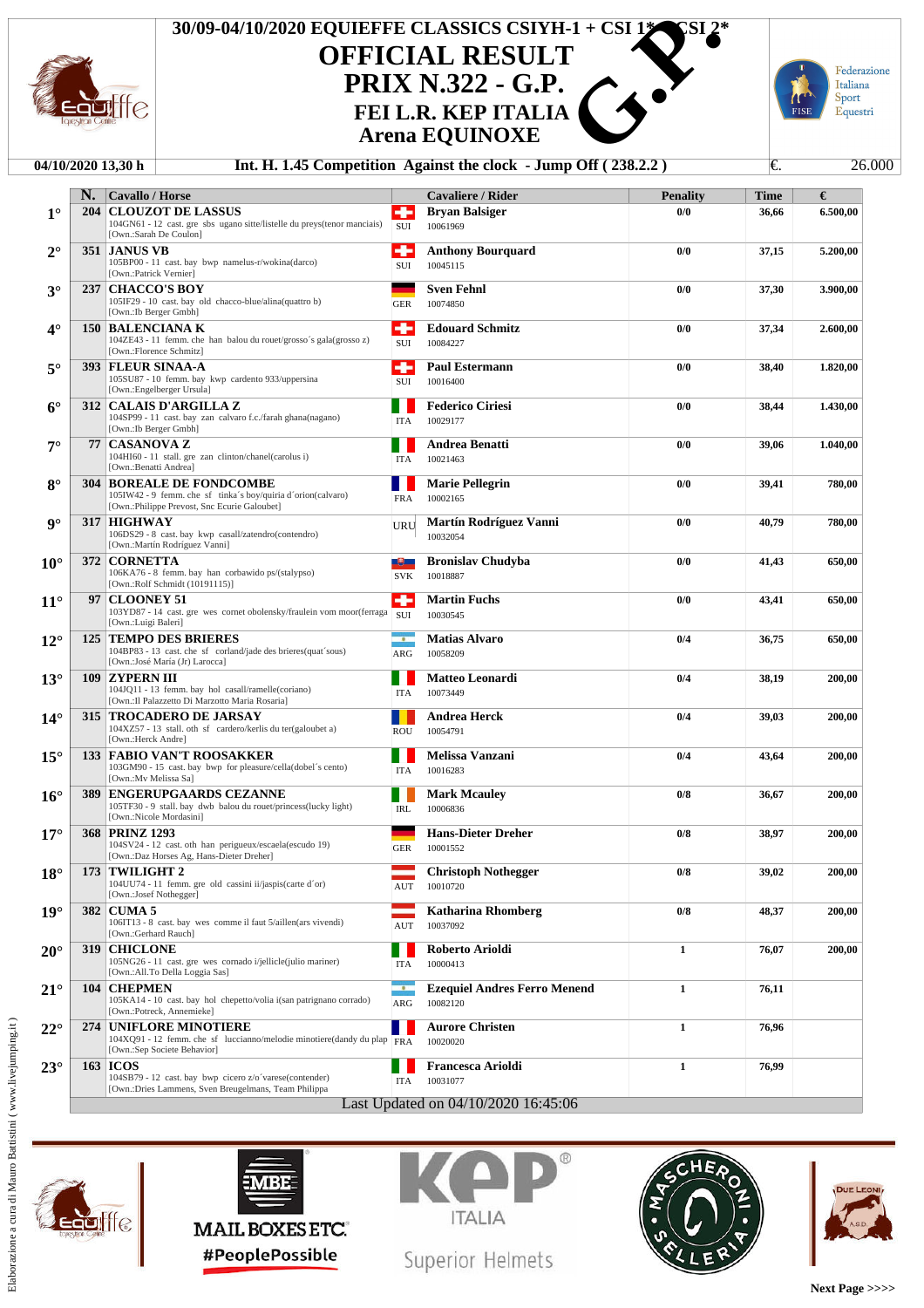|              |            |                                                                                                                                                     |                 |                                          |                         | Prix N.322 - G.P. Pag.2 |   |
|--------------|------------|-----------------------------------------------------------------------------------------------------------------------------------------------------|-----------------|------------------------------------------|-------------------------|-------------------------|---|
|              |            | <b>Cavallo / Horse</b>                                                                                                                              |                 | <b>Cavaliere / Rider</b>                 | <b>Penality</b>         | <b>Time</b>             | € |
| $24^{\circ}$ |            | <b>124 JAZOE VAN 'T STEENPAAL</b><br>104PR24 - 11 cast. gre bwp cornet's stern/cylana(toulon)<br>[Own.:Hauri Markus & Hauri Thomas]                 | SUI             | <b>Markus Hauri</b><br>10016413          | $\mathbf{1}$            | 77,15                   |   |
| $25^{\circ}$ | 177        | <b>EVITASON VAN'T PARADIJS</b><br>105QO69 - 10 cast. che sbs figo de muze/evita van't paradijs !(quick lau<br>[Own.:Lelie]                          | <b>ITA</b>      | <b>Matteo Zamana</b><br>10002245         | $\mathbf{1}$            | 77,64                   |   |
| $26^{\circ}$ |            | <b>158 VANITA' DELLE ROANE</b><br>104IF06 - 12 femm. gre mip berlin/realta' delle roane(ahorn z)<br>[Own.:Allev.To Equini Le Roane Di Brotto Paolo] | <b>ITA</b>      | <b>Fabio Brotto</b><br>10016424          | 1                       | 77,73                   |   |
| $27^{\circ}$ |            | 140 CHIDAME Z<br>104XG19 - 12 femm. bay zan chippendale z/margot z(quidam de revel)<br>[Own.:Bigler Sportpferde Gmbh]                               | SUI             | <b>Pius Schwizer</b><br>10000491         | $\overline{4}$          | 71,64                   |   |
| $28^\circ$   |            | <b>381 EL BARONE 111 Z</b><br>105QC52 - 8 stall. bay zan emerald/naktibro(libero h)<br>[Own.:Lövsta Stuteri]                                        | <b>BEL</b>      | <b>Pieter Kenis</b><br>10038317          | $\overline{\mathbf{4}}$ | 72,64                   |   |
| $29^\circ$   |            | 235   OUINAO DE CHANDOR Z<br>104XI91 - 10 stall. che zan qlassic bois margot/candice bois margot(cori<br>[Own.:Isabelle Fleisch]                    | ۰<br><b>SUI</b> | <b>Niklaus Rutschi</b><br>10009494       | $\overline{4}$          | 72,65                   |   |
| $30^\circ$   |            | 233 DANTE MM<br>105TX57 - 9 cast. bay os diarado/april love(luxius)<br>[Own.:Marlis Mühlebach]                                                      | ۰<br>SUI        | <b>Alain Jufer</b><br>10011565           | $\overline{4}$          | 72,66                   |   |
| $31^\circ$   |            | <b>260 HARLEYSON Z</b><br>105IV66 - 11 cast. bay zan harley vdl/tyrana(libero h)<br>[Own.:Pia Singer]                                               | <b>UKR</b>      | Andre Schröder<br>10022310               | $\overline{\mathbf{4}}$ | 73,07                   |   |
| $32^{\circ}$ |            | $135$ ACOLINO<br>$105NL43 - 9$ cast. gre dsp acodetto $2/()$<br>[Own.:Züger Guido]                                                                  | ÷<br>SUI        | <b>Philipp Züger</b><br>10006581         | $\overline{\mathbf{4}}$ | 73,61                   |   |
| $33^\circ$   |            | <b>184 VIENT TU DU ROUET</b><br>104VW14 - 11 cast. che sf pezetas du rouet/(dollar du murier)<br>[Own.:Pius Schwizer (10000491)]                    | <b>FRA</b>      | <b>Alexis Goulet</b><br>10059149         | $\overline{4}$          | 73,73                   |   |
| $34^\circ$   |            | <b>103 UTOPIA 48</b><br>103BL64 - 16 femm. oth hol concas z/prisma iii(chambertin 3)<br>[Own.:E.M.T.Sportpferde Gbr]                                | <b>GER</b>      | <b>Marcel Marschall</b><br>10030589      | $\overline{\mathbf{4}}$ | 73,78                   |   |
| $35^\circ$   |            | <b>101 GRANDE DIENI</b><br>105SL91 - 9 femm. bay kwp eldorado vd zeshoek/vidieni(parcival)<br>[Own.:Michol Del Signore]                             | <b>ITA</b>      | Paolo Adamo Zuvadelli<br>10016449        | $\overline{\mathbf{4}}$ | 74,09                   |   |
| $36^\circ$   |            | <b>108 STAKKATAN</b><br>105BU66 - 11 cast. gre os stakkatol/(kannan)<br>[Own.:Gospodarstwo Rolne Andrzej Oplatek]                                   | POL             | Andrzej Oplatek<br>10081898              | $\overline{4}$          | 74,26                   |   |
| $37^\circ$   |            | <b>291 TENDER BRIDE</b><br>103ZW17 - 13 cast. oth sf quaprice bois margot/upper bride(galant de la<br>[Own.:Earl Ecuries Masteva]                   | MAD             | <b>Vanessa Norblin</b><br>10003021       | $\overline{\mathbf{4}}$ | 74,29                   |   |
| $38^\circ$   |            | <b>294 UNE SAUTERELLE</b><br>105HB03 - 12 femm. bay sf gentleman iv/jakaranda(rox de la touche)<br>[Own.:Marie Therese Prudhomme]                   | <b>FRA</b>      | <b>Wilfrid Prud Homme</b><br>10090076    | $\overline{\mathbf{4}}$ | 74,73                   |   |
| $39^\circ$   | <b>199</b> | <b>TINY TOON SEMILLY</b><br>104AE95 - 13 cast. oth sf diamant de semilly/piccobello du val de geer(SWE<br>[Own.:Eve Jobs]                           |                 | <b>Charlotte Mcauley</b><br>10021594     | $\overline{\mathbf{4}}$ | 75,11                   |   |
| $40^{\circ}$ | 373        | <b>JINCEROT</b><br>105PM33 - 11 cast. gre bwp quincerot van t l/fille noble()<br>[Own.:Bogaerts Valerie]                                            | <b>ITA</b>      | <b>Alberto Carrara</b><br>10016439       | $\overline{\mathbf{4}}$ | 75,89                   |   |
| $41^{\circ}$ |            | <b>139 DOOLEY WV</b><br>104XW78 - 12 cast. bay kwp ustinov/abbeville (kwpn)()<br>[Own.:Annamaria Laucci]                                            | <b>ITA</b>      | <b>Emiliano Liberati</b><br>10001206     | 5                       | 76,24                   |   |
| $42^{\circ}$ |            | <b>206 POLLUX DE MUZE Z</b><br>105VR71 - 9 stall. bay zan plot blue/(calato z)<br>[Own.:Nedrotti Paola]                                             | ۰<br>SUI        | <b>Yannick Jorand</b><br>10045127        | 5                       | 78,74                   |   |
| $43^\circ$   |            | 121 LABADIA B<br>103PX00 - 14 cast. bay hol lavall i/novella iii(cascavelle)<br>[Own.:Battaglia Giuliano]                                           | ITA             | <b>Emanuela Forte</b><br>10143775        | 5                       | 79,45                   |   |
| $44^{\circ}$ |            | 195   CAVALUNA<br>104VA62 - 13 femm. bay old cyrano/fidele(leoni)<br>[Own.:Bettina Schnyder]                                                        | ۰<br>SUI        | Marc Röthlisberger<br>10009110           | 6                       | 81,79                   |   |
| $45^{\circ}$ |            | 392 DIRABA<br>106FO76 - 10 femm. bla han diarado/cobina(contendro)<br>[Own.:Equestrian-Globe Gmbh]                                                  | <b>ITA</b>      | <b>Francesco Turturiello</b><br>10001340 | 8                       | 69,23                   |   |
| $46^{\circ}$ | 327        | <b>WALTER WHITE</b><br>105RG20 - 9 cast. oth sbs baloubet du rouet/(bon ami)<br>[Own.: Willow Grace Farms (20000959)]                               | æ<br><b>USA</b> | <b>Paris Sellon</b><br>10023963          | 8                       | 72,03                   |   |
| $47^{\circ}$ |            | <b>232 AMITIE DES DOUCES</b><br>105DZ83 - 10 stall. bay sf diamant de semilly/tidgy(voltaire)<br>[Own.:Monsieur Philippe Skalli]                    | ÷<br>SUI        | <b>Steve Guerdat</b><br>10011463         | 8                       | 72,33                   |   |
| $48^\circ$   |            | 265   OUICK AND EASY 3<br>105XB29 - 8 femm. bay hol quick orion d elle/venezia iv(colman)<br>[Own.:Sgh Srl]                                         | ITA             | Giulia Martinengo Marqu<br>10010692      | 8                       | 72,39                   |   |
| $49^\circ$   |            | <b>120 CICERA DE LA VAYRIE B</b><br>104DE32 - 12 femm. gre zan cicero z van paemel/(april night)<br>[Own.:Bg Bachl/Ferch]                           | <b>GER</b>      | <b>Tobias Bachl</b><br>10002945          | 8                       | 72,45                   |   |
| $50^\circ$   |            | <b>270 TOULOUBRE</b><br>105XB35 - 9 femm. bay kwp toulon/buran van molga()<br>[Own.:Rebecca Hotz]                                                   | ÷<br>SUI        | <b>Rebecca Hotz</b><br>10008570          | 8                       | 73,32                   |   |
|              |            |                                                                                                                                                     |                 | Last Updated on 04/10/2020 16:45:06      |                         |                         |   |







Superior Helmets

SCHEA



**Next Page >>>>**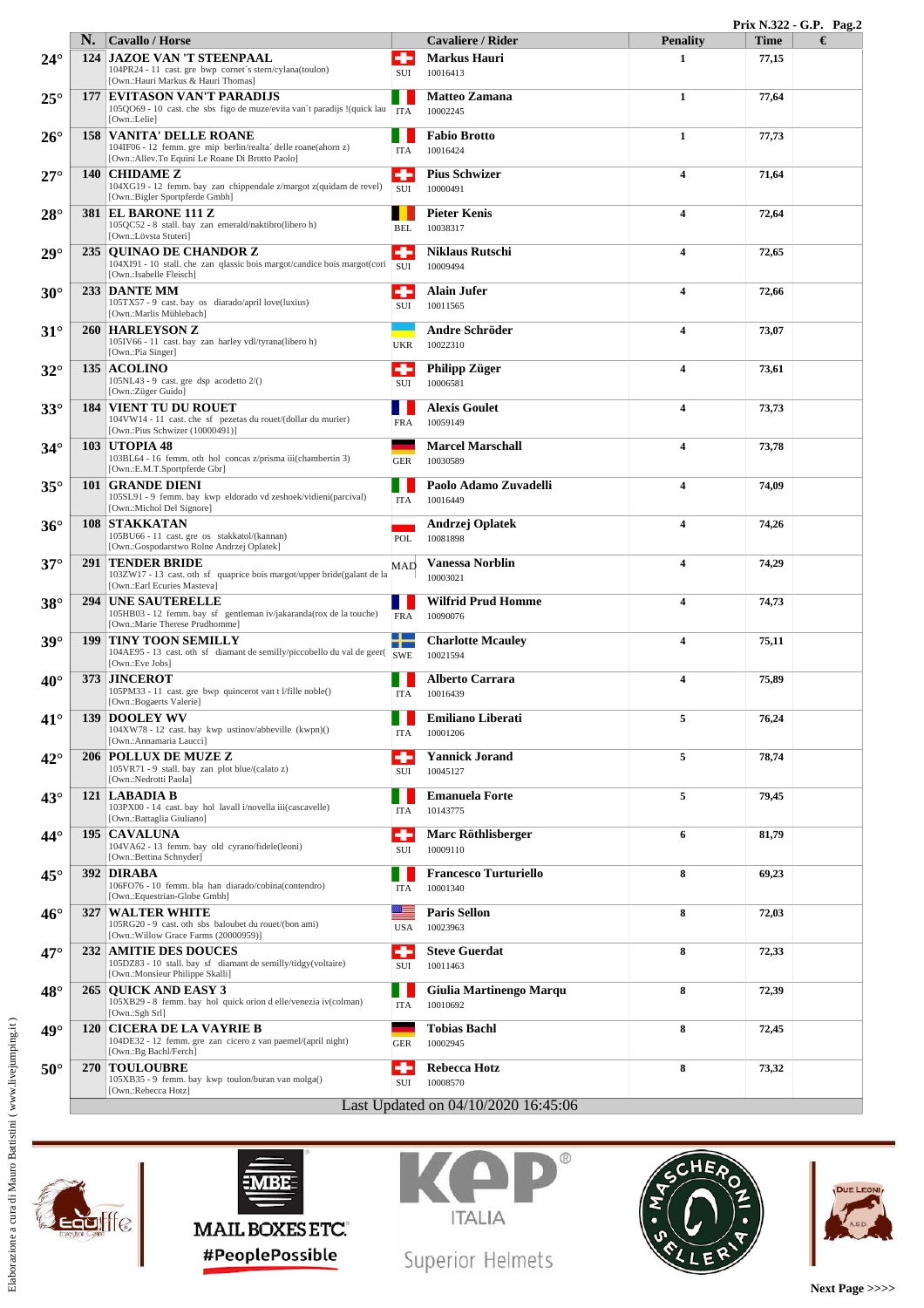|              |            |                                                                                                                                                  |                                       |                                              |                 | Prix N.322 - G.P. Pag.3 |   |  |  |
|--------------|------------|--------------------------------------------------------------------------------------------------------------------------------------------------|---------------------------------------|----------------------------------------------|-----------------|-------------------------|---|--|--|
|              | N.         | <b>Cavallo / Horse</b>                                                                                                                           |                                       | <b>Cavaliere / Rider</b>                     | <b>Penality</b> | <b>Time</b>             | € |  |  |
| $51^{\circ}$ |            | <b>190 J'ADORE VAN HET BEETJEN</b><br>104RQ02 - 11 femm. bay bwp toulon/armani van het bettjen(lys de darm SUI<br>[Own.:Eva Herzig, Romy Herzig] |                                       | <b>Romy Herzig</b><br>10143091               | 8               | 73,47                   |   |  |  |
| $52^{\circ}$ |            | 333 BALISTO Z<br>104ON44 - 12 stall, bay zan balou du rouet/kari(stauffenberg)<br>[Own.:Rolli Gian Paolo]                                        | <b>ITA</b>                            | <b>Giuseppe Rolli</b><br>10016399            | 8               | 73,54                   |   |  |  |
| $53^\circ$   |            | 278 LIGRETTO<br>105NV04 - 9 cast. bay hol larimar 7/via kathrin(cassini ii)<br>[Own.:Rhomberg-Rochelt]                                           | AUT                                   | <b>Christian Rhomberg</b><br>10032400        | 8               | 73,61                   |   |  |  |
| $54^\circ$   |            | 288 EDELVONA<br>104RK24 - 11 femm. bay kwp diarado/passivona()<br>[Own.:Az. Agr. Ma. Vi - Macchi Ornella]                                        | <b>ITA</b>                            | Mara Braghini<br>10016975                    | 8               | 73,86                   |   |  |  |
| $55^{\circ}$ | 407        | <b>ELYSIUM</b><br>105RO98 - 8 cast. gre hol vdl zirocco blue/riquada(coronado 3)<br>[Own.: Iris Murray]                                          | <b>AUT</b>                            | <b>Bianca Babanitz</b><br>10009900           | 8               | 73,94                   |   |  |  |
| $56^{\circ}$ |            | <b>249   KLEONS COCARIO</b><br>105IH12 - 9 femm. bay os carrico/(chambertin)<br>[Own.:Christoph Obernauer]                                       | <b>AUT</b>                            | <b>Christoph Obernauer</b><br>10010583       | 8               | 74,21                   |   |  |  |
| $57^\circ$   |            | <b>142 STAKKI'S JUMPER</b><br>103LJ84 - 14 femm. oth hsh stakkato gold/arthemis(gouverneur)<br>[Own.:Sprehe, Josef]                              | <b>GER</b>                            | Jörne Sprehe<br>10001766                     | 8               | 74,35                   |   |  |  |
| $58^\circ$   |            | 287 LARISAL<br>105RQ59 - 8 cast. bay hol larimar 7/afra i(casall)<br>[Own.:Alojz Bauman]                                                         | <b>SLO</b>                            | Urh Bauman<br>10002996                       | 8               | 74,38                   |   |  |  |
| $59^\circ$   |            | 273 JAAP VD BISSCHOP<br>106CH60 - 11 stall. che bwp ogano sitte/troica(lys de darmen)<br>[Own.:Optimumhorses, Thomas Mecan]                      | <u>su</u><br><b>ZON</b><br><b>GBR</b> | <b>Alfie Bradstock</b><br>10043850           | 8               | 75,91                   |   |  |  |
| $60^\circ$   |            | <b>362 CHROME FLOREVAL</b><br>105XM19 - 8 cast. oth sf numero uno/oseille floreval(damiro b*hn)<br>[Own.:Nicolas Deseuzes]                       | <b>FRA</b>                            | <b>Nicolas Deseuzes</b><br>10002378          | 9               | 76,81                   |   |  |  |
| $61^{\circ}$ | 189        | <b>BALOU RUBIN R</b><br>104DT17 - 13 cast. bay os balou du rouet/calimera(couleur-rubin)<br>[Own.:Rütimann Werner & Schwizer Pius]               | ÷<br><b>SUI</b>                       | <b>Florence Schwizer-Seydoux</b><br>10066997 | 9               | 77,34                   |   |  |  |
| $62^{\circ}$ |            | 134   CANARO<br>104MS22 - 12 cast. bay han canturano/gurinda(classiker)<br>[Own.:Willi Leimer]                                                   | ۰<br>SUI                              | <b>Georgina Leimer</b><br>10142750           | 10              | 80,78                   |   |  |  |
| $63^\circ$   |            | 194 ARIAN<br>104NA98 - 12 femm. gre ssw cornet obolensky/astrid(acobat i)<br>[Own.:Dindo Sas Di Davide Kainich & C.]                             | <b>ITA</b>                            | <b>Davide Kainich</b><br>10001093            | 12              | 72,73                   |   |  |  |
| $64^\circ$   | <b>309</b> | <b>OUISTO</b><br>106JM21 - 11 cast. bay hol quirado/eismeer(lancetto)<br>[Own.:Robert Schindlbeck]                                               | <b>GER</b>                            | Sophia Schindlbeck<br>10064972               | 12              | 73,33                   |   |  |  |
| $65^{\circ}$ |            | <b>141 LYKKESHOEJS CASTUS</b><br>104CS65 - 12 cast. gre dwb casir ask/lykkehoejs carisma(carano)<br>[Own.:Buhofer Marc]                          | NØ<br>不下<br><b>GBR</b>                | <b>Jason Smith</b><br>10027840               | 12              | 73,76                   |   |  |  |
| $66^\circ$   |            | 145 FABALIA<br>105JG51 - 10 femm. bay kwp bustique/mabalia nw(starsky de brix)<br>[Own.:Amadei Rinaldo]                                          | <b>ITA</b>                            | <b>Nico Lupino</b><br>10043267               | 12              | 73,82                   |   |  |  |
| $67^\circ$   |            | 236   CHARLOTTA II<br>105BR46 - 10 femm. bay han contendro i/gräfin clara(graf top)<br>[Own.:Matterhorn Springen Sa]                             | <b>ITA</b>                            | <b>Gabriele Grassi</b><br>10001393           | 12              | 75,33                   |   |  |  |
| $68^\circ$   | 243        | <b>MALDONADO E</b><br>105PJ57 - 8 cast. bay bwp numero uno/festina e()<br>[Own.:Nicola Januschke-Bleicher, Tiara Bleicher]                       | <b>GER</b>                            | Simon Widmann<br>10060912                    | 12              | 75,61                   |   |  |  |
| $69^\circ$   |            | 375 MA CAB J<br>105DO99 - 10 cast. bay swb cartier/mabelle (47)(marco mitras)<br>[Own.:Ths Srl]                                                  | ITA                                   | Guido Franchi<br>10066041                    | 13              | 77,19                   |   |  |  |
| $70^{\circ}$ |            | $219$ NADAL Z<br>104YD82 - 11 cast. bay zan namelus r/valencia(calvados)<br>[Own.:Daz Horses Ag]                                                 | <b>GER</b>                            | <b>Thomas Mang</b><br>10146297               | 13              | 77,41                   |   |  |  |
| $71^\circ$   |            | 99 COUP DE COEUR<br>103LL23 - 14 femm. gre os coupe de coeur/gazenta(zeus)<br>[Own.:Accola Daniela&Accola Martin]                                | ۰<br>SUI                              | Sira Accola<br>10142633                      | 13              | 77,46                   |   |  |  |
| $72^{\circ}$ |            | <b>271 AXOR MOUCHE</b><br>105JF11 - 10 cast. bay sf untouchable m (nl)/omega mouche(verdi)<br>[Own.:Isabelle Vacher]                             | <b>FRA</b>                            | <b>Agathe Vacher</b><br>10025359             | 17              | 76,56                   |   |  |  |
| $73^\circ$   |            | <b>302 UNFERNAL MONCEAU</b><br>104SO13 - 12 stall. oth sf norton d'eole/brise de mer(elf iii)<br>[Own.:Giovanni Bigoni]                          | <b>ITA</b>                            | Giovanni Bigoni<br>10178107                  | 17              | 79,79                   |   |  |  |
| $74^\circ$   |            | <b>136 PB DOUGLASS CHAVANNAIS</b><br>104SD70 - 11 cast. gre sbs cicero z/trilingue chavannaise(ogano sitte)<br>[Own.:Bücheler Paul]              | ÷<br>SUI                              | Annina Züger<br>10016922                     | 20              | 90,41                   |   |  |  |
| n.c.         |            | <b>122 STAROUET</b><br>105BY04 - 11 stall. gre os stakkatol/grand bijouet()<br>[Own.:Az.Agr.Dell Emme]                                           | <b>ITA</b>                            | <b>Filippo Rizzi</b><br>10001313             | Elim            |                         |   |  |  |
| n.c.         |            | <b>198 ILLI NOBILI</b><br>104NT70 - 12 cast. bay bwp deauville de la vie/fille noble(vancouver d'<br>[Own.:S.A.S.U. Les Ecuries De L'Orge]       | <b>FRA</b>                            | <b>Marion Trosset</b><br>10026833            | Elim            |                         |   |  |  |
| n.c.         |            | 337 GOLDEN WONDER<br>106JU87 - 9 cast. bay kwp canturano/sonara d'eversem(codexo)<br>[Own.:Strini Giovanni]                                      | <b>ITA</b>                            | <b>Filippo Bassan</b><br>10047683            | Rit             |                         |   |  |  |
|              |            |                                                                                                                                                  |                                       | Last Updated on 04/10/2020 16:45:06          |                 |                         |   |  |  |